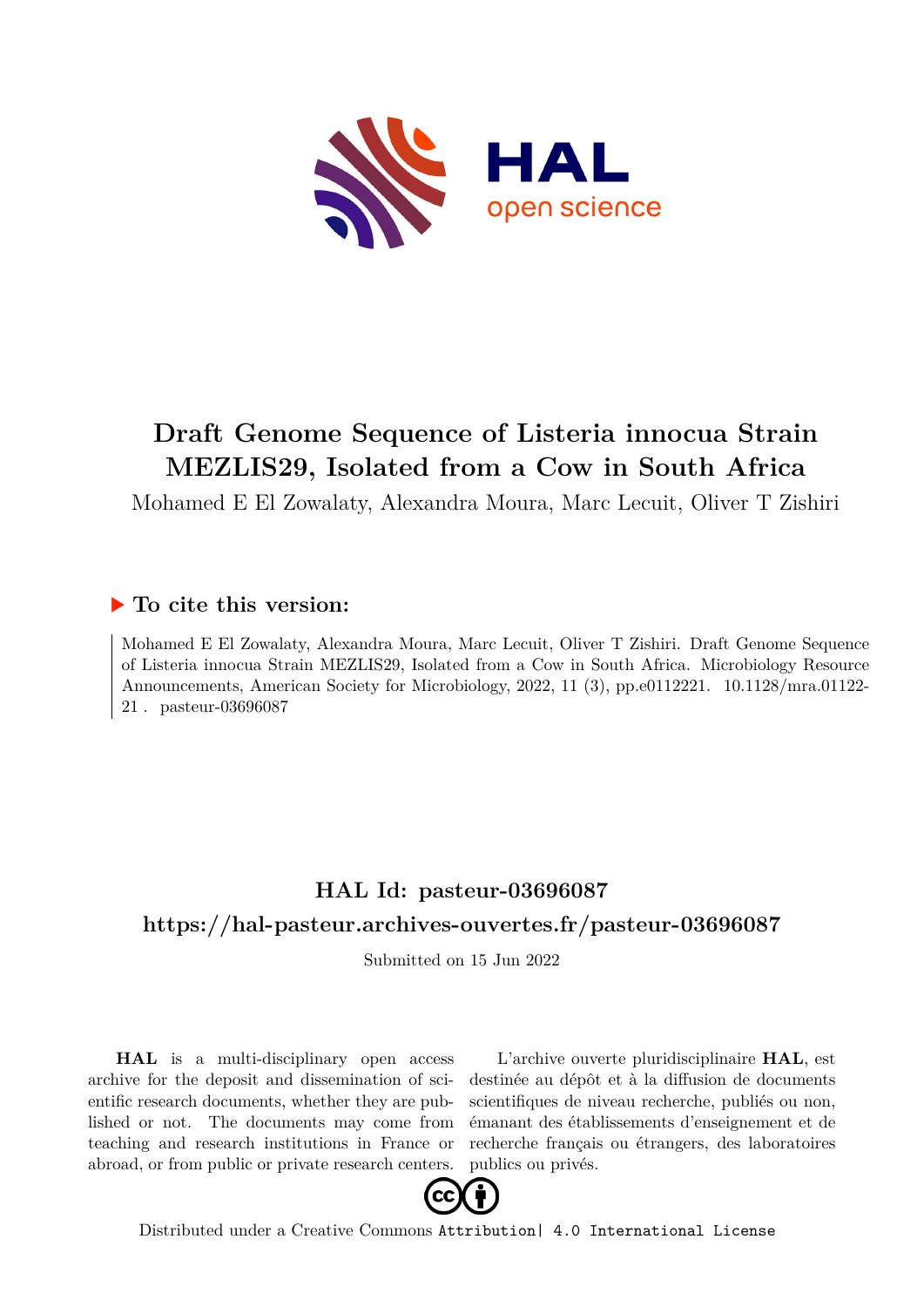



# Draft Genome Sequence of Listeria innocua Strain MEZLIS29, Isolated from a Cow in South Africa

[Mohamed E. El Zowalaty](https://orcid.org/0000-0002-1056-4761),<sup>a @</sup>[Alexandra Moura](https://orcid.org/0000-0003-0339-1230),<sup>b,c</sup> @[Marc Lecuit](https://orcid.org/0000-0002-4491-1063),<sup>b,c,d</sup> @[Oliver T. Zishiri](https://orcid.org/0000-0002-9741-4124)<sup>e</sup>

aZoonosis Science Center, Department of Medical Biochemistry and Microbiology, Uppsala University, Uppsala, Sweden bInstitut Pasteur, National Reference Center and World Health Organization Collaborating Center for Listeria, Paris, France cInstitut Pasteur, Université de Paris, INSERM U1117, Biology of Infection Unit, Paris, France

dNecker-Enfants Malades University Hospital, Division of Infectious Diseases and Tropical Medicine, APHP, Institut Imagine, Paris, France eDiscipline of Genetics, School of Life Sciences, College of Agriculture, Engineering, and Science, University of KwaZulu-Natal, Durban, South Africa

ABSTRACT Here, we report the draft genome sequence of Listeria innocua strain MEZLIS29, which was isolated from a healthy cow in Flagstaff, Eastern Cape Province, South Africa. The genome was sequenced using the Illumina MiSeq platform and had a length of 2,805,865 bp, with a  $G+C$  content of 37.5% and 2,783 coding DNA sequences, 58 tRNAs, 4 noncoding RNAs, and 8 rRNA genes.

isteria species are small, motile, catalase-positive, non-spore-forming, rod-shaped, Grampositive bacteria. The genus Listeria currently consists of 26 species (1), of which Listeria monocytogenes is a significant foodborne and invasive opportunistic pathogen causing serious epidemics and sporadic listeriosis in humans (2, 3). Listeria innocua is a nonpathogenic species that is closely related to L. monocytogenes (4). Although rare, atypical hemolytic L. innocua can actively cross the intestinal epithelium and spread systemically within the host (5). In addition to its ecological and clinical relevance (5–8), L. innocua genomes provide important insight into the evolution of pathogenicity of L. monocytogenes (4). Here, we report the draft genome sequence of L. innocua strain MEZLIS29, which was isolated from fecal material from a cow (Bos taurus) in Flagstaff, Eastern Cape, South Africa, in May 2018. The sample was analyzed as reported previously (9). The sample was collected in 10 mL of 0.1% buffered peptone water and incubated for 24 h. Following enrichment in Listeria broth (Oxoid, England), the sample was streaked onto Listeria selective agar (Oxoid) and incubated at 37°C for 18 h. A slant of the bacterial culture was shipped to the College of Veterinary Medicine, North Carolina State University, for further analysis. Colony PCR for the hemolysin (hly) gene was performed (10). An aliquot of overnight culture in brain heart infusion (BHI) broth was submitted to the Clinical Sciences Department at North Carolina State University for matrixassisted laser desorption ionization–time of flight mass spectrometry (MALDI-TOF MS) using the VITEK MS identification system (bioMérieux, Marcy L'Etoile, France) and the associated software Knowledge Base v3.2 clinical US for further confirmation, as reported previously (9). The isolate was cultured on sheep blood agar for 18 to 24 h at 37°C in the presence of 5%  $CO<sub>2</sub>$ , and a single CFU was cultured in tryptic soy broth (TSB) to an inoculum density of a 0.5 McFarland turbidity standard. An aliquot of the culture in TSB was diluted with 0.85% sterile saline solution to the desired inoculum density of  $1 \times 10^6$  CFU/mL using a Thermo Fisher Scientific Sensititre nephelometer, and the chilled culture tube was submitted to the University of Minnesota Genomics Center for DNA extraction and whole-genome sequencing (WGS). DNA isolation was performed using a Qiagen DNeasy blood and tissue kit (Lucigen, WI, USA) according to the manufacturer's protocol. The DNA sample was quantified using a fluorimetric PicoGreen assay using a Synergy 2 plate reader (BioTech). The purity of the DNA sample was also assessed using a Nanodrop 8000 instrument (Thermo Fisher).

Editor Steven R. Gill, University of Rochester School of Medicine and Dentistry

Copyright © 2022 El Zowalaty et al. This is an open-access article distributed under the terms of the [Creative Commons Attribution 4.0](https://creativecommons.org/licenses/by/4.0/) [International license](https://creativecommons.org/licenses/by/4.0/).

Address correspondence to Mohamed E. El Zowalaty, elzow005@gmail.com.

The authors declare no conflict of interest. Received 18 November 2021

Accepted 10 January 2022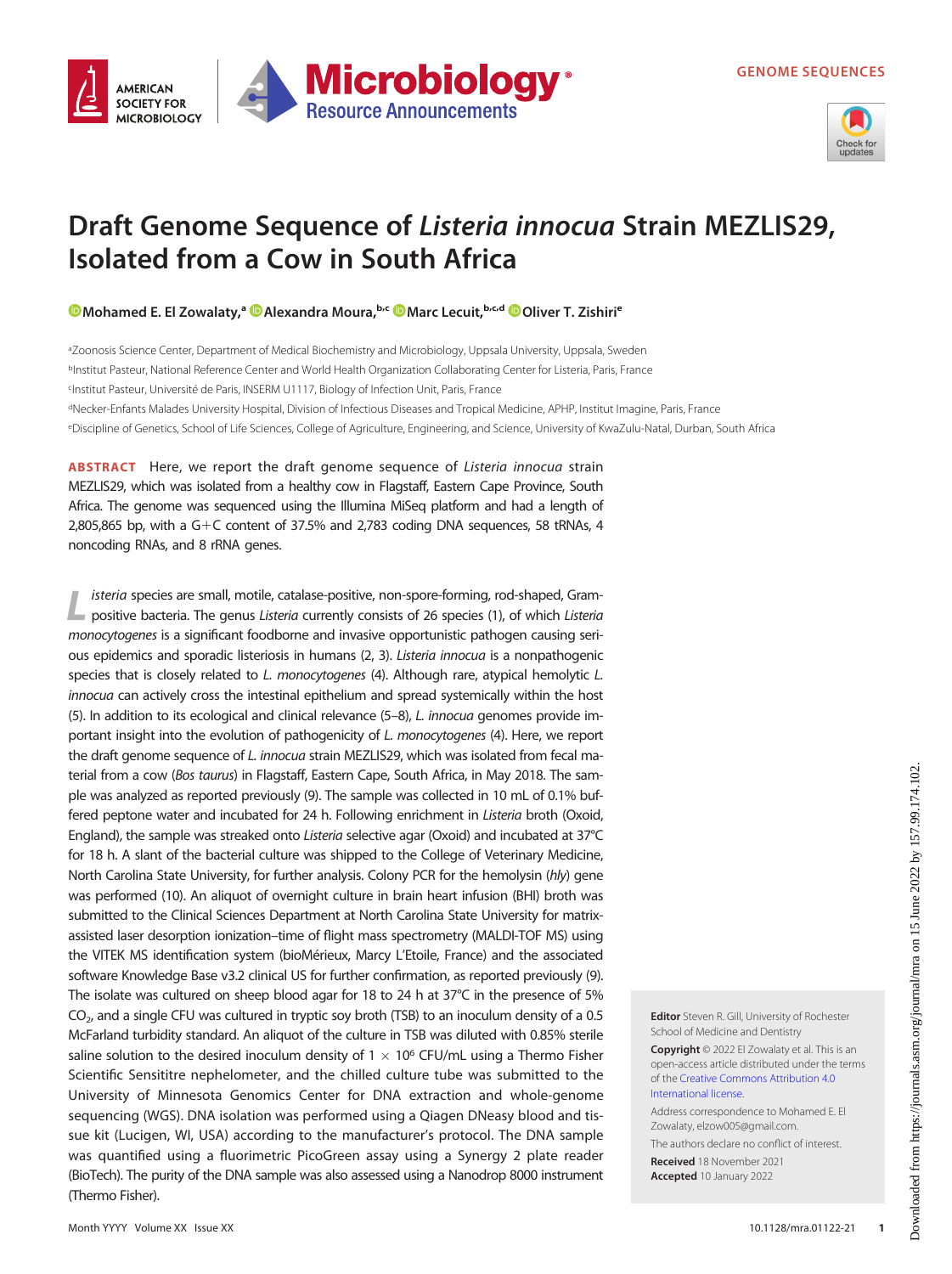

FIG 1 Positioning of isolate MEZLIS29 (highlighted in gray) within the L. innocua phylogeny. Representative genomes of L. monocytogenes were used as the outgroup. The maximum likelihood phylogeny was inferred from a core genome alignment of 632,995 nucleotide positions. Black circles represent bootstrap branch support values higher than 90%, based on 1,000 replicates.

Sequencing libraries were prepared using a Nextera XT library preparation kit (Illumina Inc., CA, USA). Sequencing was performed using the MiSeq platform (Illumina Inc., CA, USA) using the v2 reagent kit, which yielded 250-bp paired-end (PE) reads. Sequence analyses were performed at the National Reference Center and World Health Organization Collaborating Center for Listeria (Institut Pasteur, Paris, France). Raw PE reads (251,655 reads  $[54 \times$  coverage]) were trimmed for adaptors and low-quality bases with AlienTrimmer (11). Cleaned reads (247,781 reads) were assembled using SPAdes v.3.12.0 (12) using the automatic k-mer, --only-assembler, and --careful options. Contigs smaller than 300 nucleotides were discarded. Assembly quality was assessed using QUAST v.2.2 (13), yielding a total of 73 contigs and 2,805,865 bp, with a G+C content of 37.5% and an  $N_{50}$  value of 123,459 bp. The final sequence coverage of the assembled genome was  $45\times$ . The genome was annotated using the Prokaryotic Genome Annotation Pipeline (PGAP) v.5.1 (14) by the National Center for Biotechnology Information (NCBI), which identified 2,783 coding DNA sequences, 58 tRNAs, 4 noncoding RNAs, and 8 rRNA genes. A maximum likelihood phylogeny was inferred from the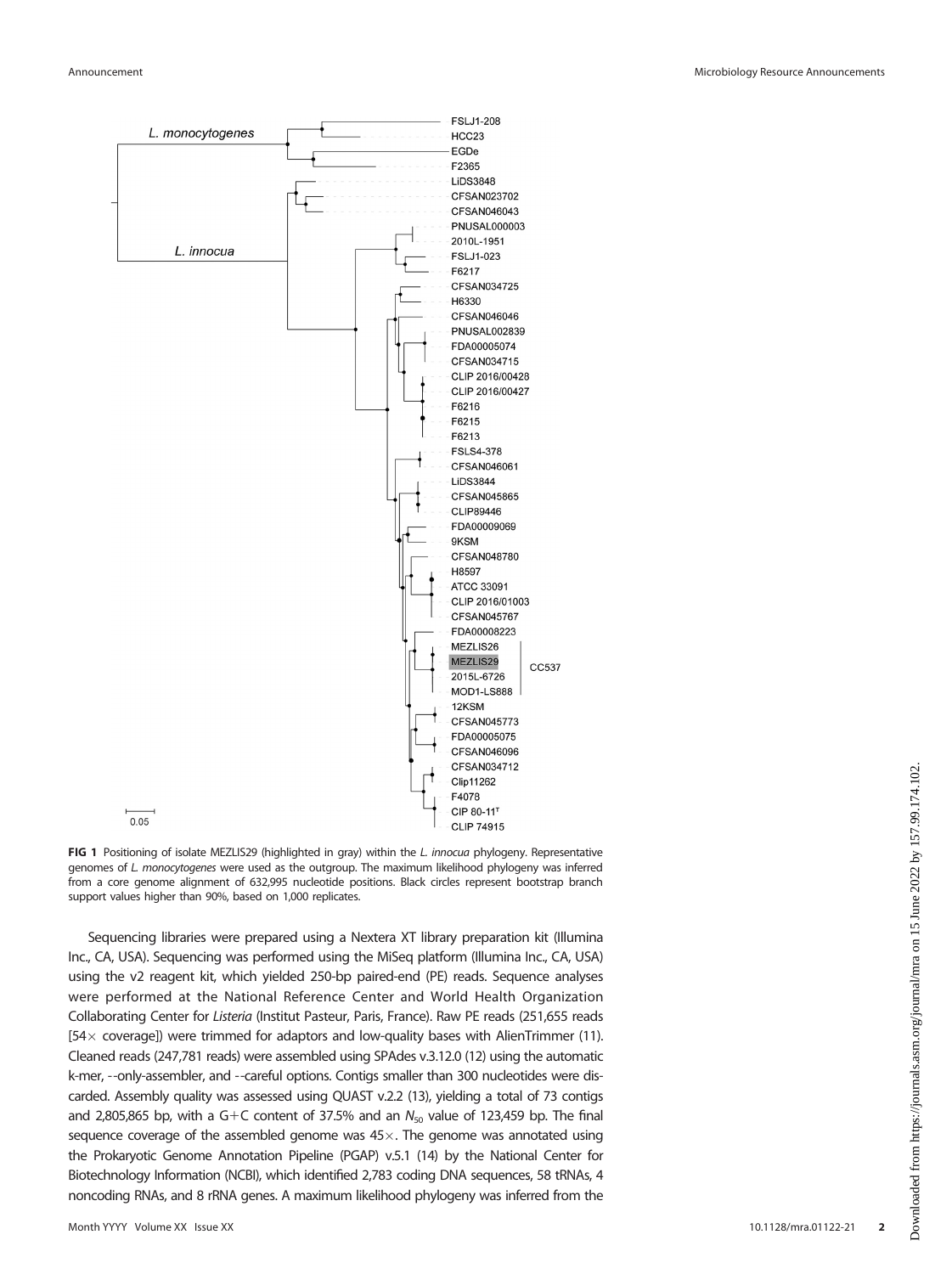core genome alignment of 43 L. innocua and 4 L. monocytogenes public genomes (5) using Parsnp, implemented in the Harvest suite v.1.1.2 (15), and was visualized with iTOL v.4.2 (16). Isolate MEZLIS29 clustered within clonal complex 537 (CC537) (nonhemolytic L. innocua) (Fig. 1) together with isolate MEZLIS26 (GenBank accession number [AADHQU000000000\)](https://www.ncbi.nlm.nih.gov/nuccore/AADHQU000000000), which was previously isolated from a goat in the same region (9). The average nucleotide identity by BLAST of MEZLIS29 and MEZLIS26 was 100%, confirming the circulation of the same strain in different animal species.

Data availability. The Whole Genome Shotgun project has been deposited in DDBJ/ ENA/GenBank under BioProject accession number [PRJNA716986](https://www.ncbi.nlm.nih.gov/bioproject/PRJNA716986) (BioSample accession number [SAMN18492169\)](https://www.ncbi.nlm.nih.gov/biosample/SAMN18492169) and GenBank accession number [JAGISK000000000](https://www.ncbi.nlm.nih.gov/nuccore/JAGISK000000000). The version described in this paper is the first version, [JAGISK000000000.1](https://www.ncbi.nlm.nih.gov/nuccore/JAGISK000000000.1). The sequences have been submitted to the Sequence Read Archive (SRA) under the accession numbers [SRX10515072](https://www.ncbi.nlm.nih.gov/sra/SRX10515072) and [SRR14145944](https://www.ncbi.nlm.nih.gov/sra/SRR14145944). All isolates used in this study are also publicly available at [https://bigsdb.pasteur](https://bigsdb.pasteur.fr/listeria) [.fr/listeria.](https://bigsdb.pasteur.fr/listeria)

#### ACKNOWLEDGMENTS

We thank all funders who supported this work. The project was supported in part by the United States National Institutes of Health/Food and Drug Administration (FDA) under award 1U18FD006780-01, and the South African National Research Foundation supported this research through the Thuthuka Funding Instrument (grant TTK170411226583). The project was also supported in part by discretionary funds of M.E. El Zowalaty and O.T. Zishiri.

We thank staff members from the Veterinary Diagnostic Laboratory, College of Veterinary Medicine, and the Genomics Center at the University of Minnesota (St. Paul, MN, USA) for their cooperation and help throughout the project. We thank staff members from the Department of Population Health and Pathobiology, College of Veterinary Medicine, North Carolina State University (Raleigh, NC, USA), the GenomeTrakr Network, and the WGS Program for Foodborne Pathogen Traceback and the Center for Food Safety and Applied Nutrition (CFSAN), U.S. FDA, for their cooperation and support. We thank the NCBI GenBank submission staff for help with the genome uploading, decontamination, and deposition process.

No other person had any role in the study concept, study design, data collection, experimental work, data analysis, data interpretation or the decision to publish. Any use of commercial names, commercial diagnostic products, or firm names is for descriptive purposes only and does not imply endorsement by the funding agencies, the National Institutes of Health, Food and Drug Administration, or the United States Government. Any opinions, findings and conclusions, or recommendations expressed in this material are those of the authors and do not necessarily reflect the view of the funders, the National Institutes of Health, or the United States Government. The funders of the study had no role in study design, data collection and analysis, decision to publish, or preparation of the manuscript. The corresponding author had full access to all the data in the study project and had the final responsibility for the decision to submit for publication.

Mohamed E. El Zowalaty: Conceptualization, Data Curation, Formal Analysis, Investigation, Resources, Methodology, Validation, Visualization, Funding Acquisition, Writing – Original Draft, Review & Editing, Project Administration, Supervision. Alexandra Moura: Formal Analysis, Data Curation, Software, Investigation, Methodology, Visualization, Validation, Writing – Review & Editing. Marc Lecuit: Supervision, Project Administration, Software, Validation, Writing – Review & Editing. Oliver Zishiri: Resources, Supervision, Funding Acquisition, Project Administration, Writing – Review & Editing.

#### **REFERENCES**

- 1. Carlin CR, Liao J, Weller DL, Guo X, Orsi R, Wiedmann M. 2021. Listeria cossartiae sp. nov., Listeria farberi sp. nov., Listeria immobilis sp. nov., Listeria portnoyi sp. nov., and Listeria rustica sp. nov. isolated from agricultural water and natural environments. Int J Syst Evol Microbiol 71:e004795. [https://doi.org/10.1099/ijsem.0.004795.](https://doi.org/10.1099/ijsem.0.004795)
- 2. Hoffman S, Maculloch B, Batz M. 2015. Economic burden of major foodborne illnesses acquired in the United States. U.S. Department of Agriculture, Economic Research Service, Washington, DC.
- 3. Buchrieser C, Rusniok C, Kunst F, Cossart P, Glaser P, The Listeria Consortium. 2003. Comparison of the genome sequences of Listeria monocytogenes and Listeria innocua: clues for evolution and pathogenicity. FEMS Immunol Med Microbiol 35:207–213. [https://doi.org/10.1016/S0928-8244\(02\)00448-0.](https://doi.org/10.1016/S0928-8244(02)00448-0)
- 4. Glaser P, Frangeul L, Buchrieser C, Rusniok C, Amend A, Baquero F, Berche P, Bloecker H, Brandt P, Chakraborty T, Charbit A, Chetouani F, Couvé E, de Daruvar A, Dehoux P, Domann E, Domínguez-Bernal G, Duchaud E, Durant L, Dussurget O, Entian KD, Fsihi H, García-del Portillo F, Garrido P, Gautier L,